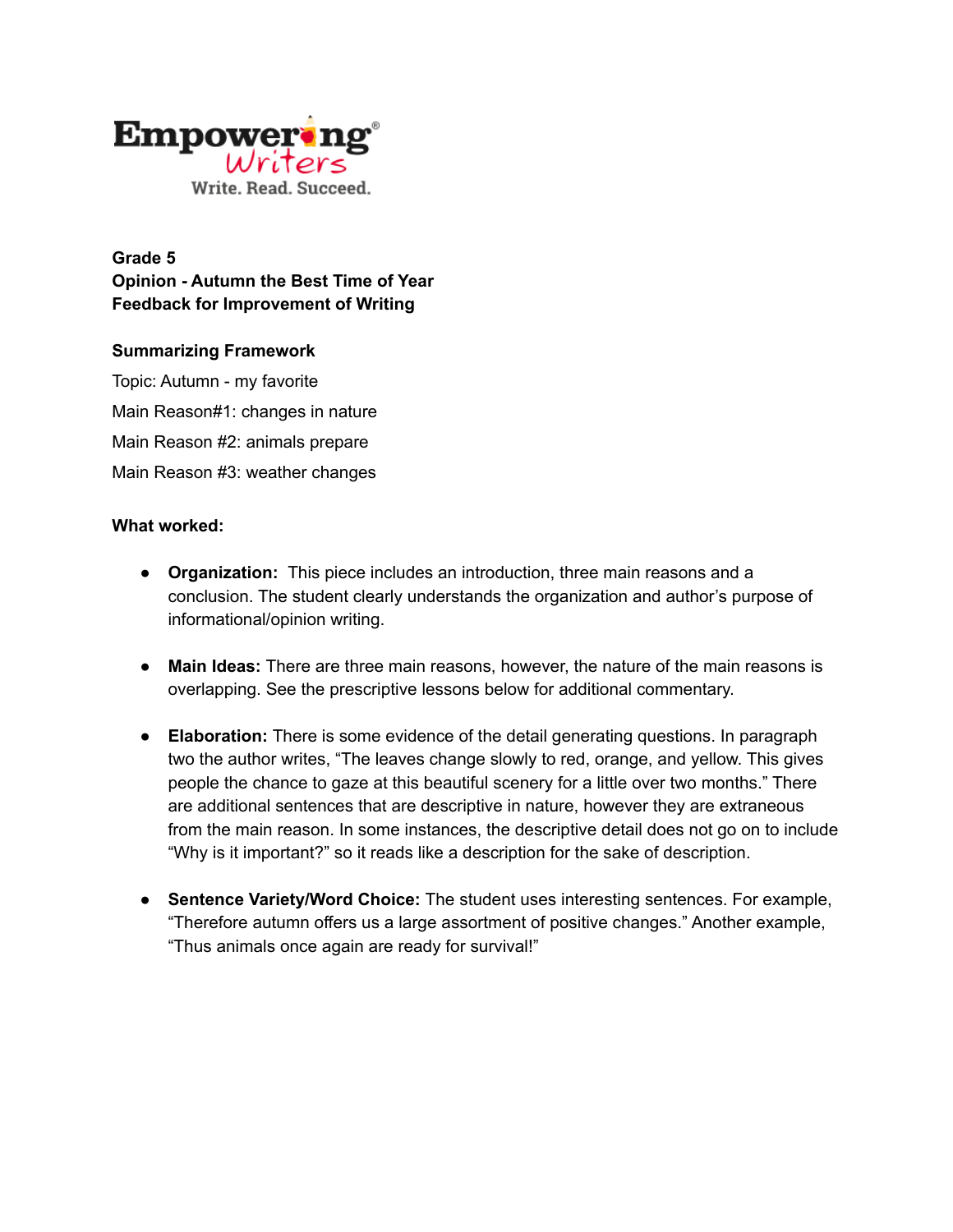## **Feedback with Prescriptive Lesson:**

**CHOOSE a Focus Skill:** One skill that will make the biggest difference

**Organization** is the first skill that students need because without an organizational structure, the entire piece is a random collection of details. Then, move to **broad yet distinct main ideas/reasons**. This is often harder to notice when evaluating student work. Sometimes it appears that the details are overly general, when in fact the main ideas/reasons are problematic. Once these two skills are solid, **elaboration** through the use of the detail generating questions comes next.

**Broad Yet Distinct Main Ideas/Reasons:** This piece of writing displayed some overlapping of main reasons. This student would benefit from a deep dive into this skill. When looking at the details that support each main reason, the reader can easily see that there are details that could fit into any one of these main reasons. For example, in the first main reason paragraph the author writes, "Many birds except for crows fly south where it's a bit warmer in early October." This detail could easily fit into the paragraph all about how animals prepare. Another example of the overlapping nature of the main reasons is in main reason three where the student writes, "The days get darker and darker as the earth rotates further and further away from the sun." This detail is really about changes in nature. Because of this overlapping nature, the reader is left to wonder what this piece is really all about.

**All lessons in this section need to be taught with an emphasis on Lesson 3 Pick, List, Choose.** The importance of choosing broad yet distinct main ideas/reasons affects every other part of the writing. Once you've established a number of main ideas/reasons through the pick, list, choose process, then it's imperative that you look at those that could potentially overlap and make sure students choose main ideas/reasons that are distinct from one another.

Main Ideas/Reasons Don't Overlap Them

This student obviously understands the structure of informational/opinion writing but needs direct instruction in choosing main ideas/reasons that are distinct. The fact that there is some powerful word choice, interesting description, and sentence variety is overshadowed by the overlapping nature of the main ideas/reasons.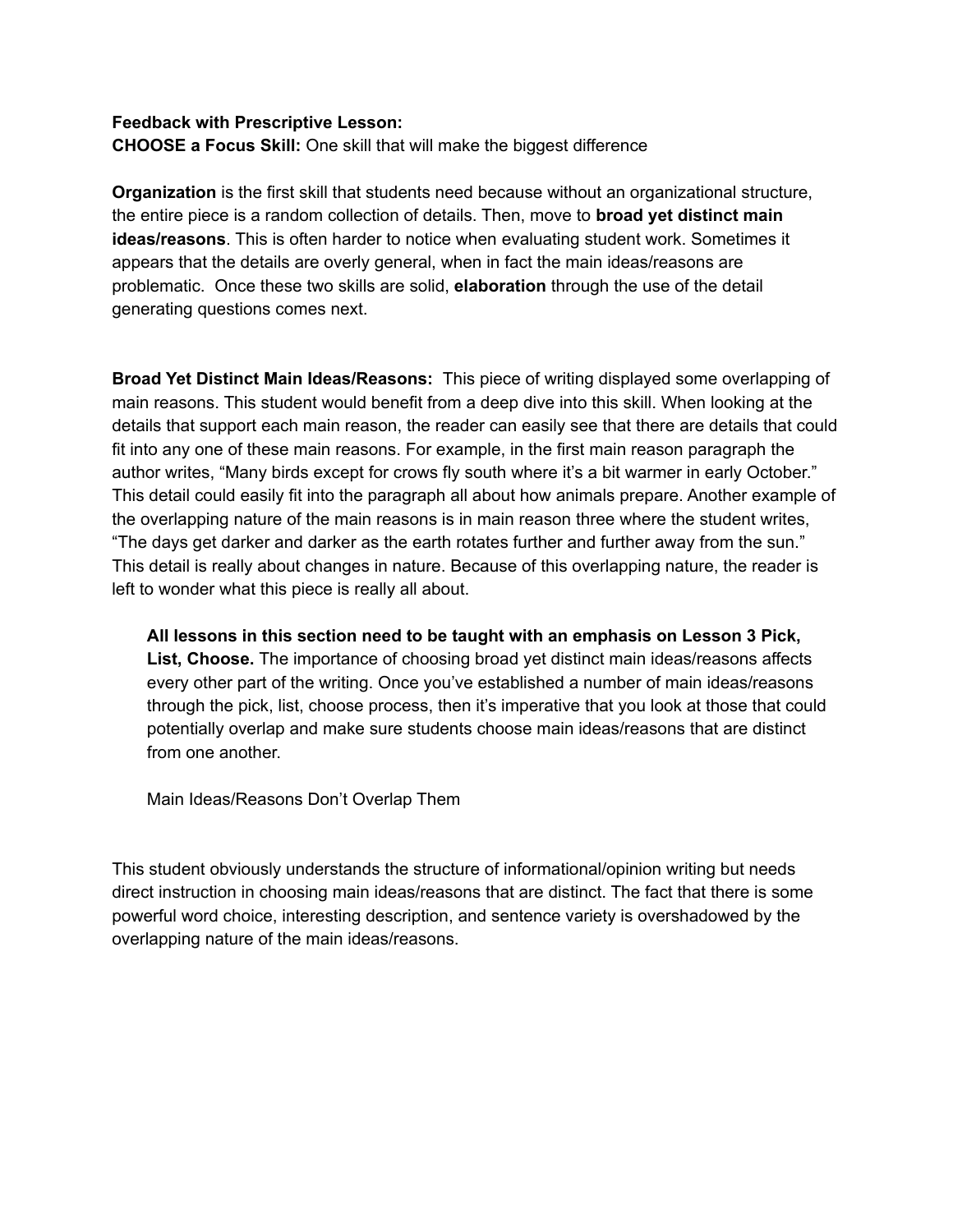## Autumn By Olivia

Everybody knows that the season we are in is autumn. My favorite part about autumn is that nature gradually changes, animals prepare for hibernation, and weather slowly alters. In addition the movement of the earth is in itself a miracle!

Autumn, otherwise known as fall has crisp cold air that people quickly need to adapt to. Many birds except for crows fly south where it's a bit warmer in early October. Crows fly south around late November. The leaves change slowly to red, orange, and yellow. This gives people the chance to gaze at this beautiful scenery for a little over two months. The smell of Pumpkin Pie makes my mouth drip when my taste buds start to water. Therefore autumn offers us a large assortment of positive changes.

Next, Red Foxes cross forests at dark gathering food to get prepared for hibernation. Squirrels chatter with other squirrels while collecting mouthful's of nuts. Migration and hibernation are two different things. Hibernation is when animals most mammals go to sleep for the whole winter! Migration is when you fly south. Mainly birds and butterflies fly south. Butterflies fly to Mexico for migration. Thus animals once again are ready for survival!

Finally, crackling dry dead fallen leaves break when kids play outside while it's still warm. The days get darker and darker as the earth rotates further and further away from the sun. Skies get a darker shade until the end of November strikes again and becomes colder and colder as the beginning of winter approaches. Everything and everyone is experiencing the various changes that are occurring prior to a white, frigid winter.